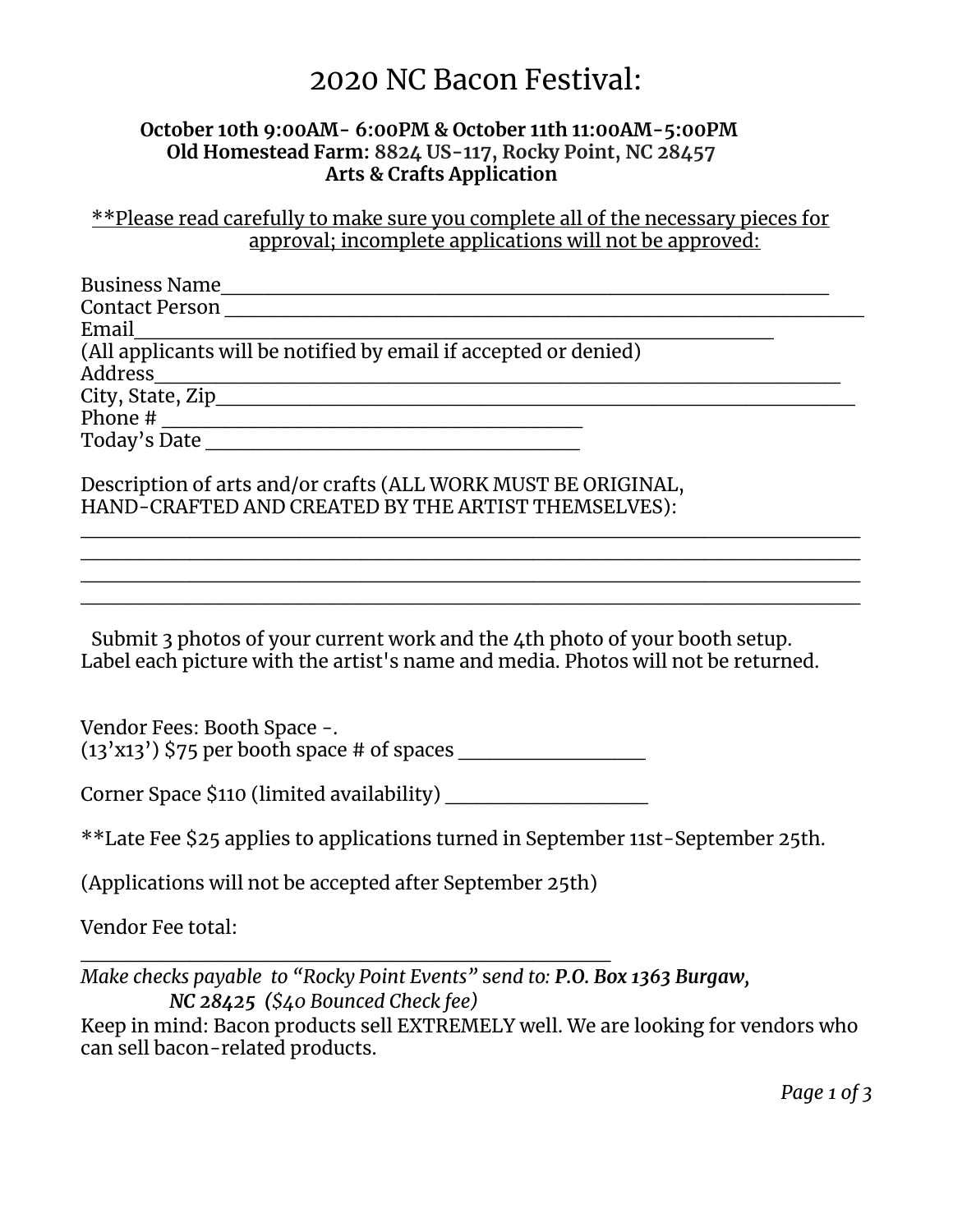## **Vendor Expectations & Requirements:**

- All work MUST be original, hand-crafted, and created by the artists themselves. Kits, imports, and mass-produced items, items made by others, "flea market items" will not be tolerated. Items cannot be purchased and resold as new/original. (This rule is strictly enforced.)
- All media not described in the application or not approved during the application process shall be removed.
- Each exhibitor is responsible for collecting the state Sales Tax and filing a report with the Department of Revenue. Where applicable, a tax ID number may be required.
- An accepted application is a commitment by the exhibitor to display his/her work during ALL scheduled hours of the festival. DO NOT PACK UP EARLY! **Exhibitors who break down early may be excluded from future events.**
- BOOTHS MAY NOT BE SHARED/SPLIT. Artists are juried individually and accepted for the work they submitted for approval.
- Artists must provide and be solely responsible for their own displays. These displays must be sturdy enough to withstand weather and crowds minimizing the potential for injury. **Also, keep in mind the event takes place outside on a farm.**
- Exhibitors will confine their display to their assigned booth space (each space being 13'x13'). We have gone to considerable effort to allow for a maximum number of booths in an easy-to-follow configuration and allow for proper and safe aisle space. Expect to be asked to move if you are in any way outside your marked area.
- The exhibitors' space must be occupied 30 minutes prior to opening each morning of the show or the exhibitor will be considered a no-show and his/her space may be reassigned and no refund will be given. Absolutely no vehicles will be allowed in the craft area once the festival has started.
- Setup and breakdown times will be strictly enforced. The breakdown will not begin until the end of the festival. Vehicles will not be permitted on the grounds until after the festival is complete.
- NO REFUNDS/Exchanges will be given! The intention of the festival is to operate according to the dates and times advertised; however, rescheduling or cancellation is at the discretion of the event director (David Crooks). Any changes will be sent out in an email format to vendors/sponsors.

As a guest on the event grounds, all vendors are expected to clean up their area of all trash.

Vendors are encouraged to share NC Bacon Festival posts with positive comments. Do not create "events" on Facebook. We go to great lengths to maintain our social media accounts and communication with our guests and wish to be the source of all information to the public

- As a guest on the festival grounds, all vendors are expected to treat festival staff, other vendors, and festival attendees with respect. Any inappropriate behaviors will result in being asked to leave the grounds immediately. Items may be collected after the festival is complete.
- If you have any concerns or notice any issues please inform the festival Director: David Crooks (910)-233-8017. Do not confront others (vendors, guests, etc).

\*\*\*All rules must be followed! Please mail completed applications to: **P.O. Box 1363 Burgaw, NC 28425**